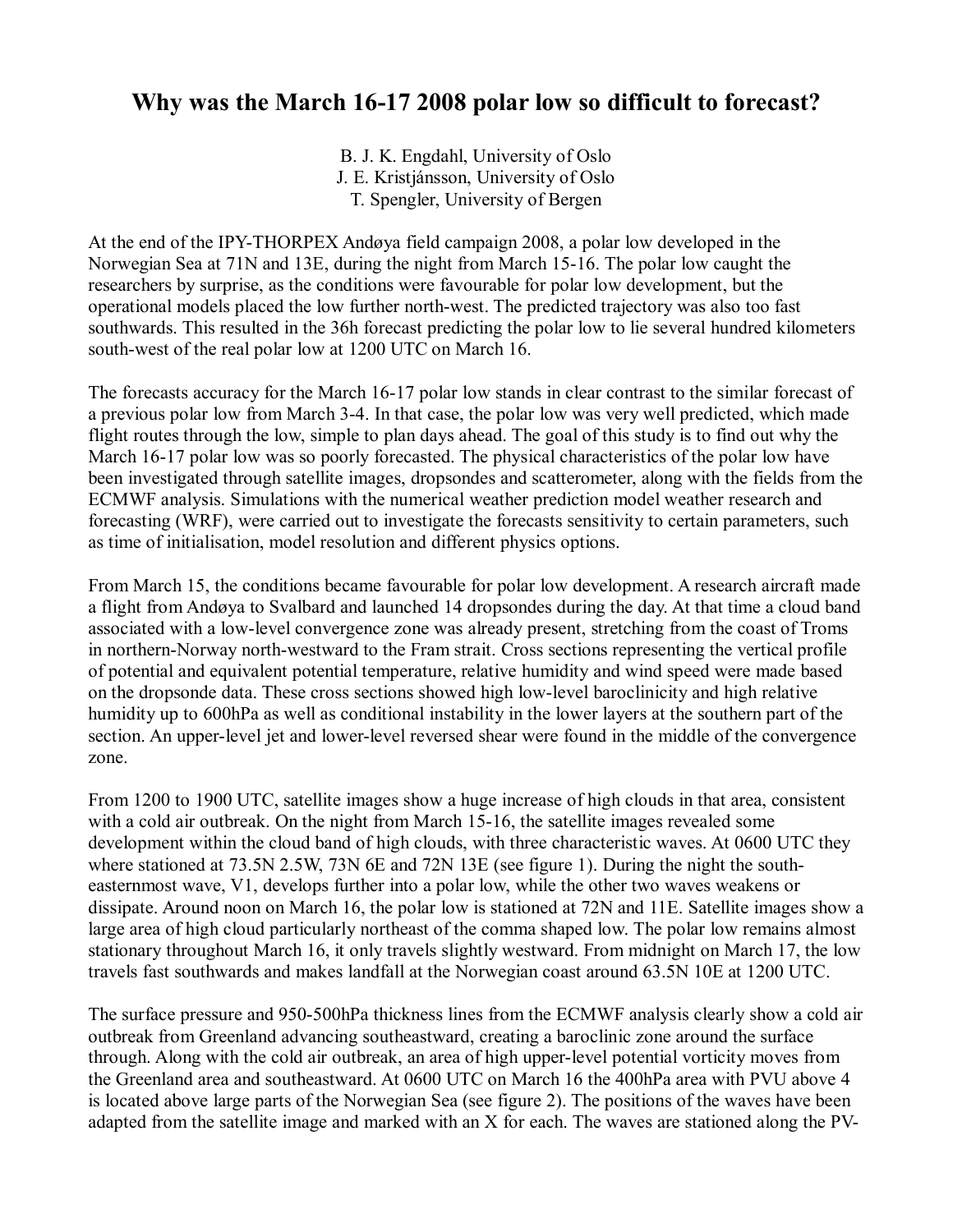field. This could indicate a downwind energy propagation. Energy is transferred from V3 through V2 and ends up at V1. This can explain why V1 develops further into a polar low, while V2 and V3 dissipates shortly after. Another indication of downwind energy propagation can be seen in the absolute vorticity fields from the 925hPa level. Here, the maximum absolute vorticity propagates along the convergence zone and ends up around V1. The 950hPa potential temperature field show that the waves all form within a narrow tongue of relatively high temperatures, with V1 in the area with the highest temperatures.

Simulations were carried out with WRFv3.2. Input data from ECMWF, with 2 domains with 30km and 10km grid spacing, were used. For the high resolution runs, grid spacings of 9km and 3km were applied.

The main emphasis was on the sensitivity of the initial times. Simulations were started from 3 days prior to cyclogenesis (at 0000 UTC on March 16) to 1 day after. The results showed a clear gap in performance between the simulations initiated before and after 1200 UTC on March 15. Model runs starting before this tended to favor further development of the initial low at the northwestern side of the through. These runs also produced a larger area of low-level high temperatures, instead of a narrow tongue of high temperatures. The upper-level PV-fields showed that the area of high PV is further away from the low, and the PV-gradient is less pronounced.

Simulations initiated at 1200 UTC on March 15 or after predicted that the initial surface low would dissipate after a short while, making the surface through and the area with high temperatures more narrow. These runs also placed the development of the polar low closer to the real polar low. Looking at the upper-level PV in these cases show that the area of high PV air is generally closer to the low, and the PV gradient is higher. One possibility is that this strong PV-gradient contributes to the development of the polar low in the southeastern part of the trough.

The high resolution simulations were initiated at 0000 UTC on March 15 and 0000 UTC on March 16. Results from these showed much of the same features from the low resolution runs, with a much more narrow through in the latter simulation. Fields of upper-level PV and low-level potential temperature were also similar to the low resolution runs. Hence, the higher resolution did not appear to improve the results.

A few runs were made with different physics options, all initiated at 0000 UTC on March 15. Using different parametrisation schemes for microphysics, cumulus convection and planetary boundary layer parametrisation, did not change the results of the simulations considerably.

When in-cloud latent heat contribution was switched off, the initial surface low dissipated quickly and no other lows developed. The in-cloud latent heat appears to be important both for cyclogenesis and maintenance of the polar low. In the last run, surface fluxes of sensible and latent heat were switched off. This also resulted in a quick dissipation of the initial low and no development of further lows, but as the pressure and temperature gradients were not reduced by the surface fluxes, the wind speed rose to extreme values. However, since the boundary layer parametrisation had to be switched off in this run, it can not be concluded that the surface fluxes alone contributed to this.

This study showed that the polar low development involved multiple vortices aligned along a lowlevel absolute vorticity streak. A possible explanation of why only one of the vortices developed into a polar low could be energy propagation along the upper-level PV-gradient. Results from the simulations systematically showed considerable better performance from the simulations initiated at 1200 UTC on March 15 and after. This could be due to the extra data provided by the dropsondes launched in the morning hours of March 15. Higher resolution did not improve the forecast, and in-cloud latent heating is crucial to both development and maintenance of the low.